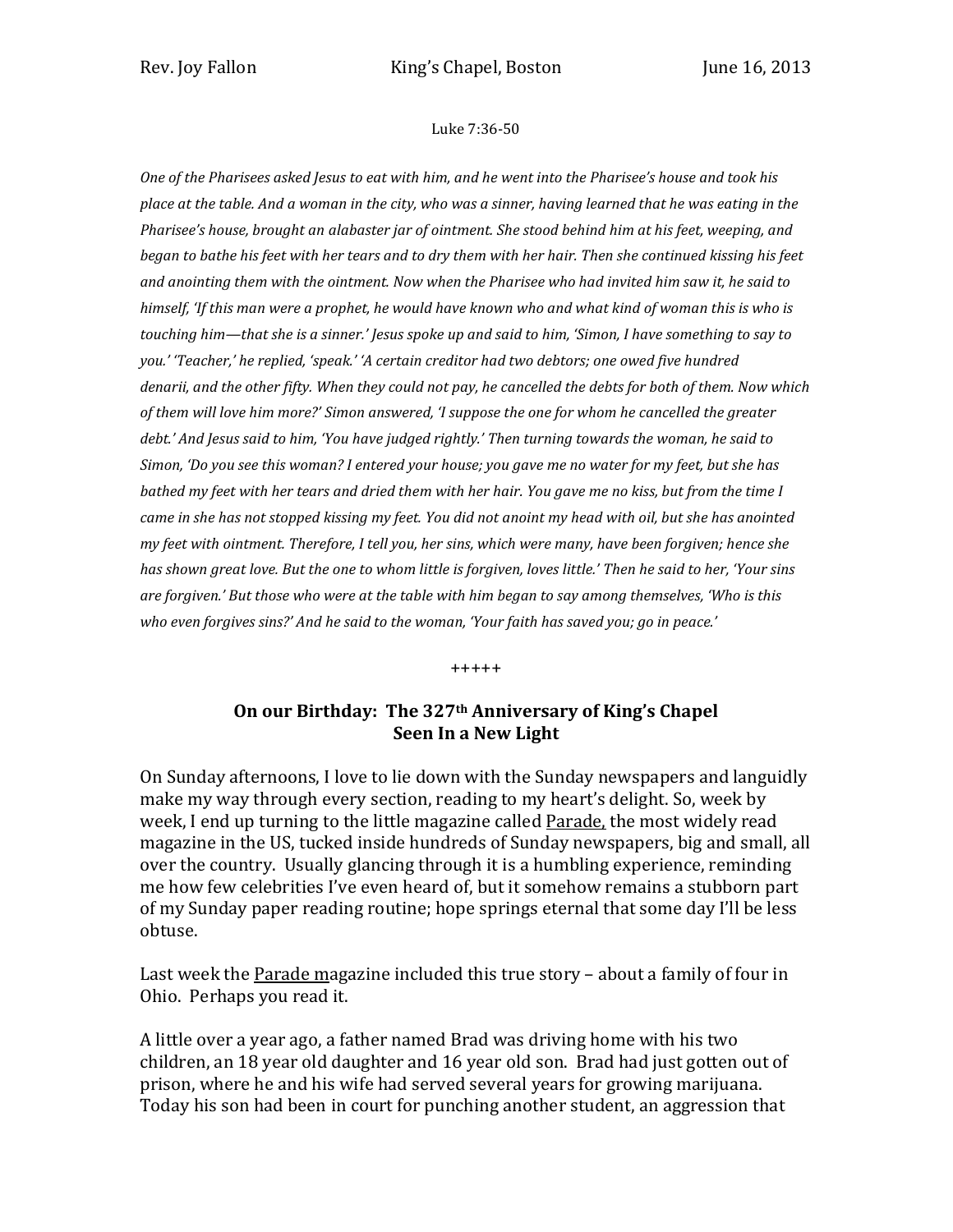seemed to be growing, and he'd been sentenced to 16 hours of community service. Brad's daughter had gotten pregnant while Brad and his wife were in jail, and now the daughter was struggling as a single mom in high school, wondering if she'd ever get her degree. Brad hadn't been able to find work since he'd been released – no one wanted to hire an ex-con - and now they were late picking up his wife from her job….

Well, I now knew just where this article was going, and I was ready to skip to the next story. Because really, What had this dad been thinking, breaking the law with drugs? Of course his kids were messed up – how could they not be with a father like him? And Brad not getting a job – well, he'd made his own bed. Being late to pick up his wife – ah yes, clearly they were speeding and….

But I was all wrong. It wasn't Brad who had the accident – Brad and his kids came upon one, hearing a horrible crash, then seeing the sight. They jumped from their car, rushed to a mangled pickup truck that had rolled over twice, flames all across its underside. The man inside was tall and strong, but he couldn't get the door open. Brad, an amateur boxer, pulled on the door with all his strength, then wedged himself between the door and frame, somehow prying it open with his body. Though Brad had yelled at his kids to stay away, they were there – and it was the kids who dragged the dazed and bleeding man out of the truck just before it was engulfed in flames.

The rescue was reported in the local Ohio paper, and Brad began to notice that rather than steering clear of him on the sidewalk, townsfolk began to come up to him and thank him for what he had done. His son's grades began to turn around, as the son felt he had a dad he could respect.

Townsfolk slowly learned more about Brad's story – that his troubles had started when his grandfather had died, and Brad became severely depressed. Brad had selfmedicated with drink then drugs. His small home improvement business began to fall apart, and to make ends meet, Brad and his wife began to grow marijuana in the basement. When they were arrested, everyone in their little town saw the banner headlines. During prison, Brad kept hoping he could get out and turn things around, prove to people that he was a changed man, prove it to himself, his wife, his kids. But when Brad returned home, no one would give him a chance to do that. He fought to remain sober, day by day.

After the crash, the man they'd rescued – Matt Sterling -- befriended Brad and his family, grateful that they'd saved his life. Matt owned a small local restaurant, and he hired Brad's wife as a waitress; when Brad's daughter did complete high school, Matt catered her graduation party for free. Brad and his family were now seen in a new light. Forgiven. Restored.

The headline to the article said it this way: "Local Heroes: Brad Ray and his kids saved one man's life. Turns out their own lives were saved, too."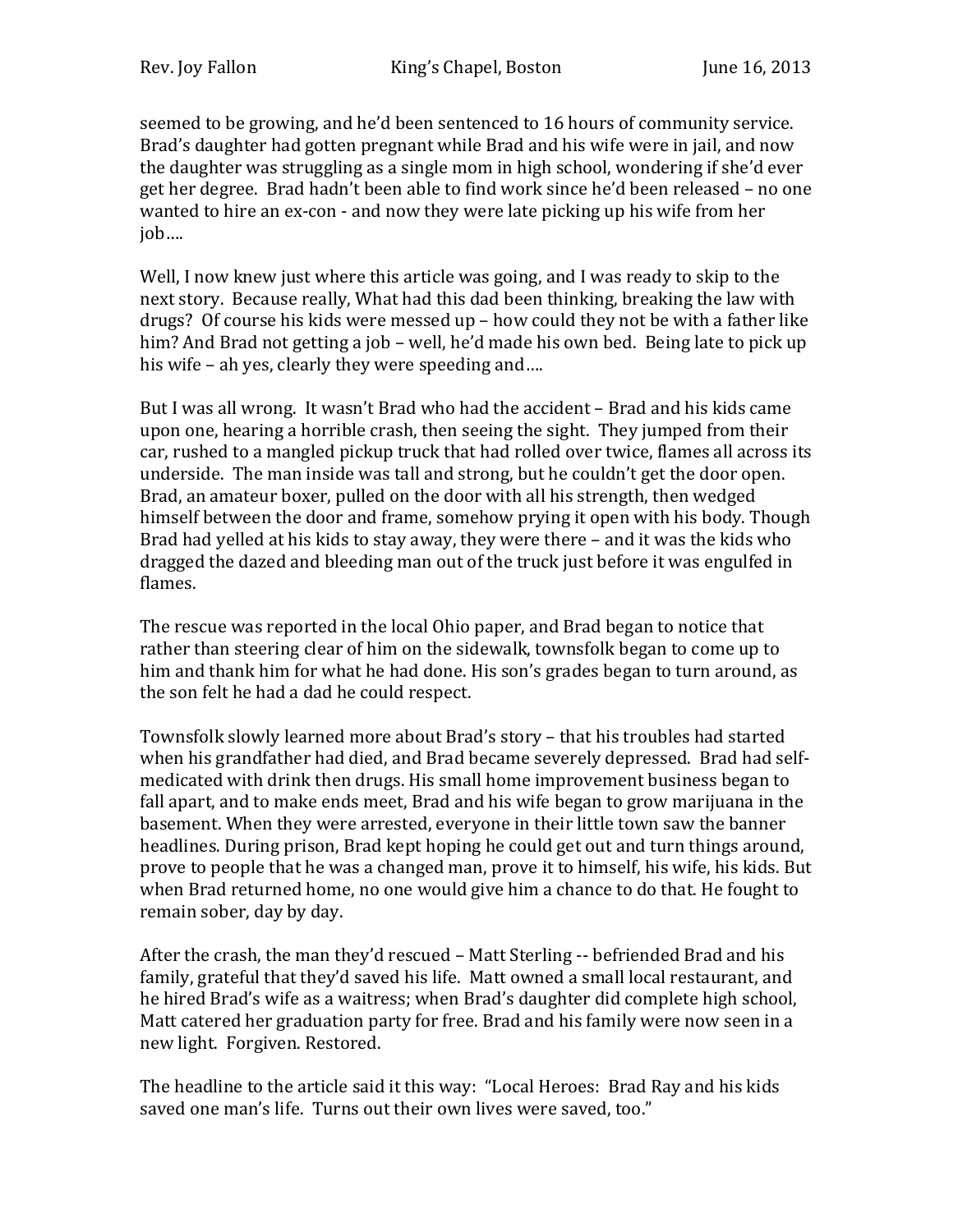What a difference, when we see things in a new light. What power when we can be seen in a new light. What despair, when we remain trapped, unable to begin afresh.

In our sacred story from the New Testament, the Pharisee plays the role I did, as I began reading the article, convinced I knew the likely outcome once I was aware of Brad's past. Brad had been in prison for growing marijuana; the woman who snuck into the Pharisee's home and anointing Jesus' feet was known by all to be a grievous sinner – doesn't the past determine the future? People don't really change! Once someone has proven themself untrustworthy, we cut them off. Fool me once, shame on you; fool me twice, shame on me. Anyone with standards, anyone with insight, knows this! So reasoned the Pharisee. So was reasoning, I confess – oh I confess, at the beginning of Brad's story.

But Jesus sees us all in a different light. Where the world, with all its supposed insight, saw a sinful woman, Jesus saw the woman's potential, and her great love. Jesus may have known why she had done what she had, as the townsfolk in Ohio later learned about Brad's story. But even without that, Jesus knew she needed a fresh start, and he gave it to her, changing her life. As Brad's was, once the town's people began to give him and his family another chance, too. Jesus thinks people can really change. He risks forgiving and being the fool. Because that's the only way any of us have a chance, really.

Because dear friends, who of us has not done things we regret? Who of us has not suffered because of actions of another? Without forgiveness, we are trapped. We're left with hating ourselves for what we've done or left undone. Or burning with anger and resentment towards those who did us wrong.

Or we can see each other in a new light.

+++++

Sometimes the one we need to see in a new light is ourselves – that's what Jesus wanted the Pharisee to do. To see that the woman was not less than the Pharisee – if anything, the rich and educated Pharisee had behaved less well than she. The Pharisee had not welcomed Jesus with gracious hospitality, but the woman had – bathing Jesus' feet, greeting him with a kiss of gratitude.

Sometimes our need is to see ourselves in a new light, to see ourselves as the ones in need of forgiveness. That was true for King David, too. David, the boy who slew the giant Goliath with a slingshot, is now the grown and powerful King of all Israel. David sees beautiful Bathsheba, the wife of his loyal solider Uriah, and David wants Bathsheba for his own. David arranges to have Uriah abandoned and killed in battle, and God's prophet Nathan comes to visit. The prophet tells David of a poor man, with only one beloved lamb, and rich man who steals the little lamb, slaughtering it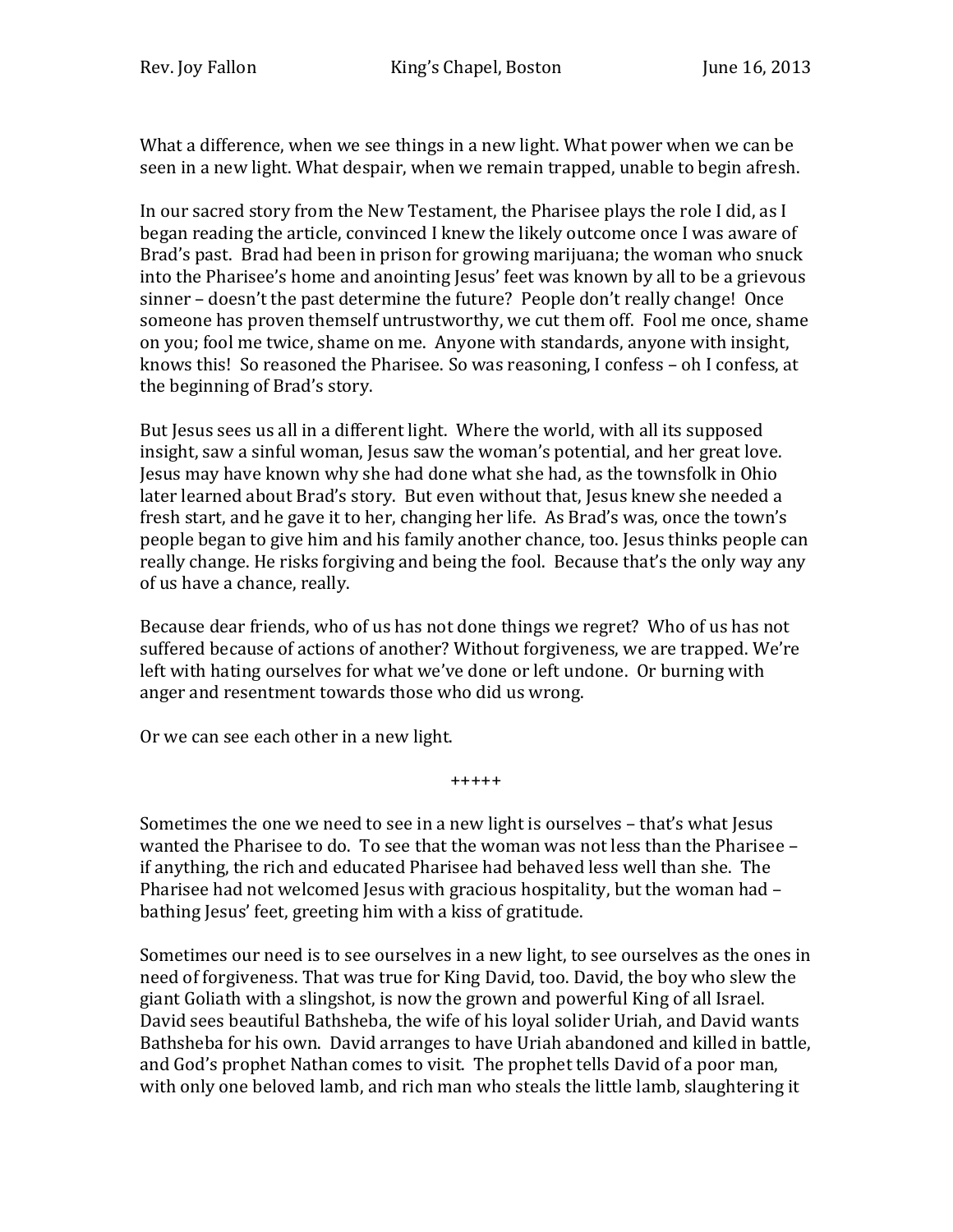for a meal. David is outraged at the rich man's greed. Then Nathan shouts: You are the man!

David had to see himself in a new light, and it was excruciating.

+++++

Time – years passing – casts a new light on things, too.

My time with you at King's Chapel is still measured in weeks and months – 13 weeks and soon, the three month mark. But King's Chapel's history is measured in decades and centuries – 327 years marked on this Sunday.

So in the few moments that I've been able to in these last three months, I've taken the old key that unlocks the Parish House archives, and read, read, read all that I can about our roots. I've barely scratched the surface, I know, but what a rich and vital story all these documents tell. I've also taken time with many of you, to just listen, listen, listen, to your stories; I want to hear many more. For again the powerful history is told, in your own lives, in your lives dedicated to this church.

I'm learning the history of the many who have sat in just the pews in which you sit, of the preachers who stand just where I do now, of the women and men and children outside these granite walls who watched us, debated with us, came through those doors to join us, shook their heads in disbelief or anger or awe at the freedom of new religious thought born here – and who together, with us, the people of this city, shaped our country and its ideals; shaped religious thought in America; shaped lives.

Time does cast a new light on things. So, in the annals of our 200th birthday, in 1886, the historical sermons offered by the Rev. Henry Wilder Foote, needed to remind the gathered of what all the fuss have been about, when Puritan founders of this colony recoiled at the notion of a King's Chapel erected on their soil. With a gentleness not present in those first heated days, the preacher two hundred years later could identify the strands of truth found on each side of the argument.

In the new light of time passed, and a new nation born, Rev. Foote could name the strengths of the independence the Puritans insisted upon, to worship God and live separate from the dominant religion of their homeland; but also, their need to be more open to religious traditions not their own, to respect that not all who lived in this fledgling city could worship God most fully in Puritan style, to make some space for those who longed for the familiar prayer book words and tunes with which their own faith had been formed.

So on the history of King's Chapel has gone: all of us learning from one another, shaping one another, and most important, seeking to live lives that reflected Christian teachings, as best we understood them. All the debates over style or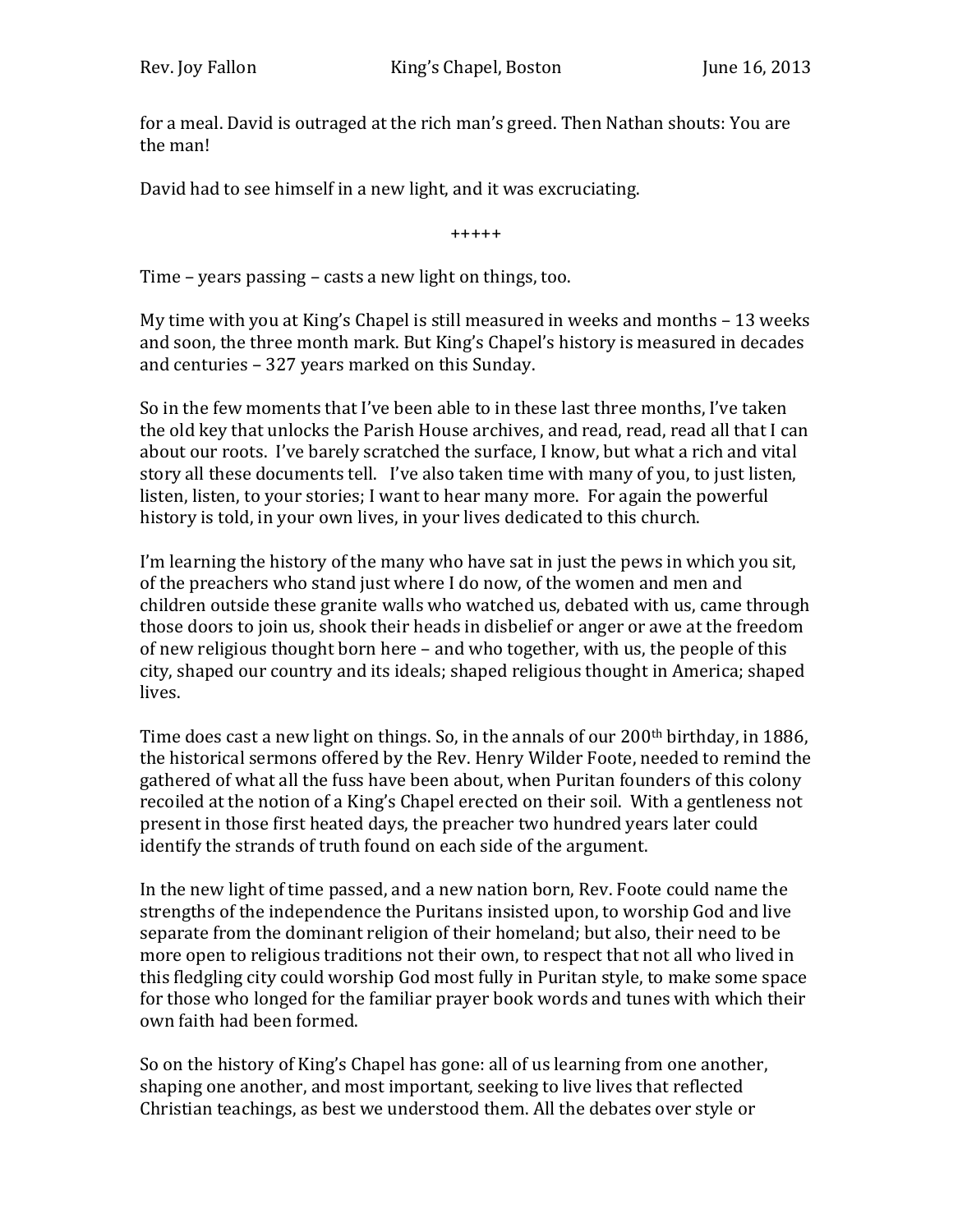dogma were always rooted, at their best, in the question of how to follow Jesus of Nazareth.

Today's question remains the same – how do we best follow Jesus? How do we share what we have glimpsed, week by week, and year by year, in our own lives, about the power of forgiveness to change lives, about the value Jesus gave to every single person – from the weeping woman to the Pharisee – always seeking to spend time with them, to share a table with them, to reprove them when needed, but to ultimately love and cherish them, seeing in them –seeing in you – all that you are, all that God has dreamed for you.

What now, is God dreaming of for you, for this place? What is needed in this city today, with its hurts and longings, its broken hearts, its injustices untended. Where are we needed, and where do we most need to be, to follow the man from Nazareth?

I don't know just the shape our future will take, but this I do know: our tradition of independence and freedom of religious thought is desperately needed in our time, perhaps even more that it has been in the past. Others may preach today's lectionary lesson of forgiveness, but it comes only at a heavy cost, where the bottom line is to believe in one narrow way, or be damned. As the tract I was handed this week on Boston Common asked in bold red letters, Heaven or Hell? Reading it, it was clear where the writers would have placed me.

The Christianity understood and preached here – and with God's help, the Christianity lived by us each day, as best we can – is one of freedom and inclusiveness that sees the sinful woman and loves her, not a religion that damns her forever, as the Pharisee did. As I almost did of Brad, when I began the Parade article, sure I knew its direction.

We know that hurtful, wrong actions have consequences, and do cause pain. It was true for King David. And for the woman with the alabaster jar. And for the Pharisee. All caused and experienced hurt. But to David, God said, Your sins are forgiven. To all, even the woman whose sins were "grievous," Jesus said, you are forgiven.

Dear ones, let us always see this place, and one another in a new light, the radiant light that forgiveness brings. Let's see ourselves as the city around us sees us – what do they see now, and what shall they see?

I believe they will see a place of progressive Christian thought that honors all! A place where questions can be asked and answers given, in love and respect. A place that doesn't just speak, but acts, that forgives and trusts, that is grateful, grateful, grateful, like the woman, for all the Love that God has given us, and in gratitude, returns that love, spilling out generously, pouring over others in love. Love they can feel in their lives, when their feet and souls are weary and worn.